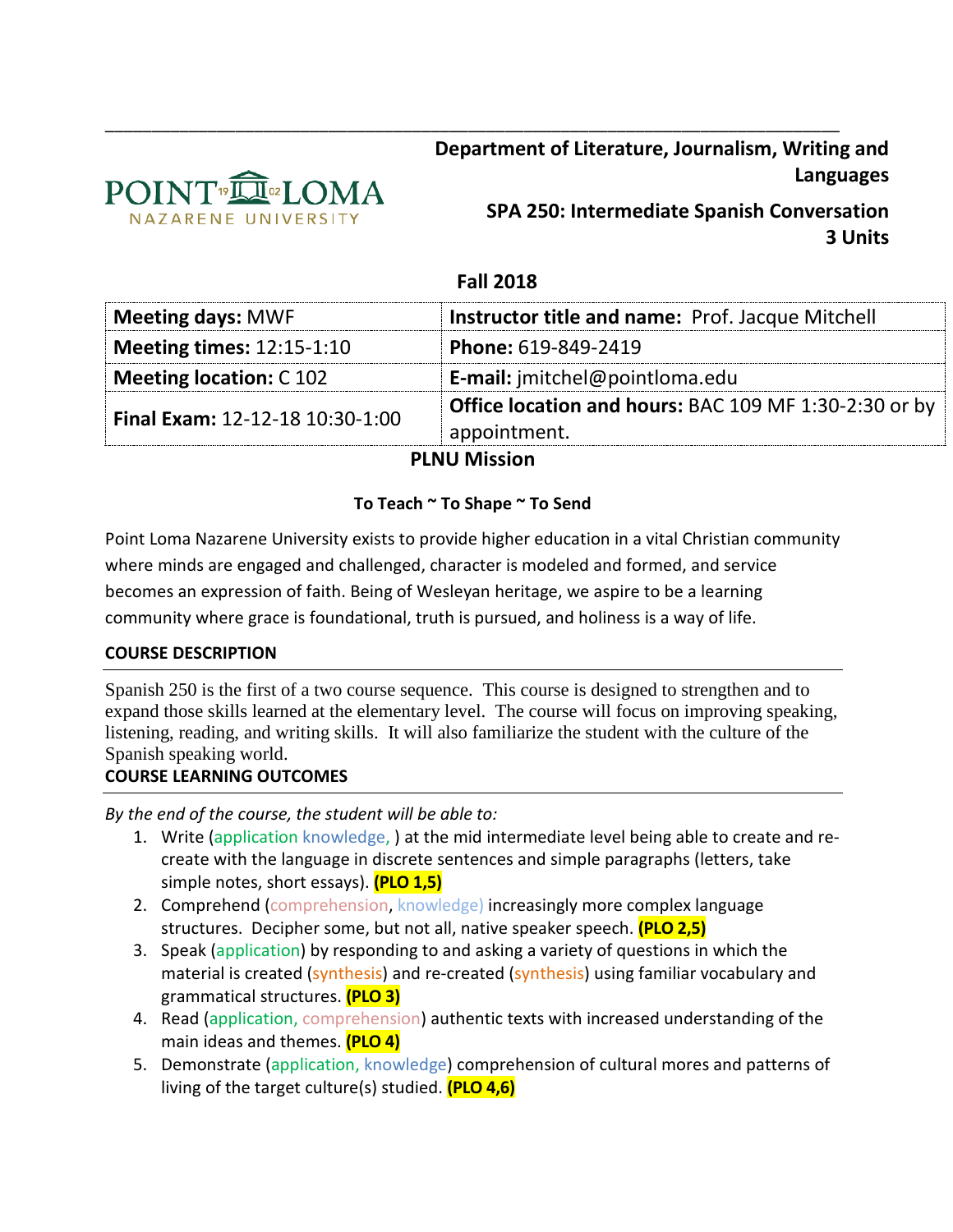## **REQUIRED TEXTS AND RECOMMENDED STUDY RESOURCES**

## *Talkabroad: 3 conversations*

#### **Recommended Materials**:

501 Spanish Verbs & a good Spanish dictionary.

#### **COURSE REQUIREMENTS**

- 1. Active participation in each class.
- 2. Completion of required readings, written, oral, lab, video, and web assignments.
- 3. Successful completion of written and oral examinations.

#### **Active participation**

Active participation is defined to include the following: group work, journal writing and sharing, oral participation, and completion of daily assignments.

#### **Homework assignments**

Homework will be assigned from handouts and a variety of online materials. These must be completed before arriving to class. There will be no credit granted for late assignments.

## **Compositions**

Students shall turn in a first draft and a corrected second draft of each topic assigned. The final grade will be determined by averaging the grade of the two drafts. All compositions must be typed and will be a minimum of 1 1/2 pages or a maximum of 2 pages double spaced in Times New Roman Font size 12. If compositions are not turned in on the due date, they will be marked down for each day they are late.

## **Oral Presentations**

Each student will do timed 5 minute oral presentations. These presentations may not be memorized. Students can use note cards for reference of vocabulary and an organizational outline. These presentations are scheduled on the calendar, and the topics are assigned. In addition, each student will be required to conduct three 30-minute conversations through *Talkabroad*.

## **Cultural Events**

Students are required to attend 4 approved cultural events throughout the semester. Assignments for meeting this requirement will be given as the events arise.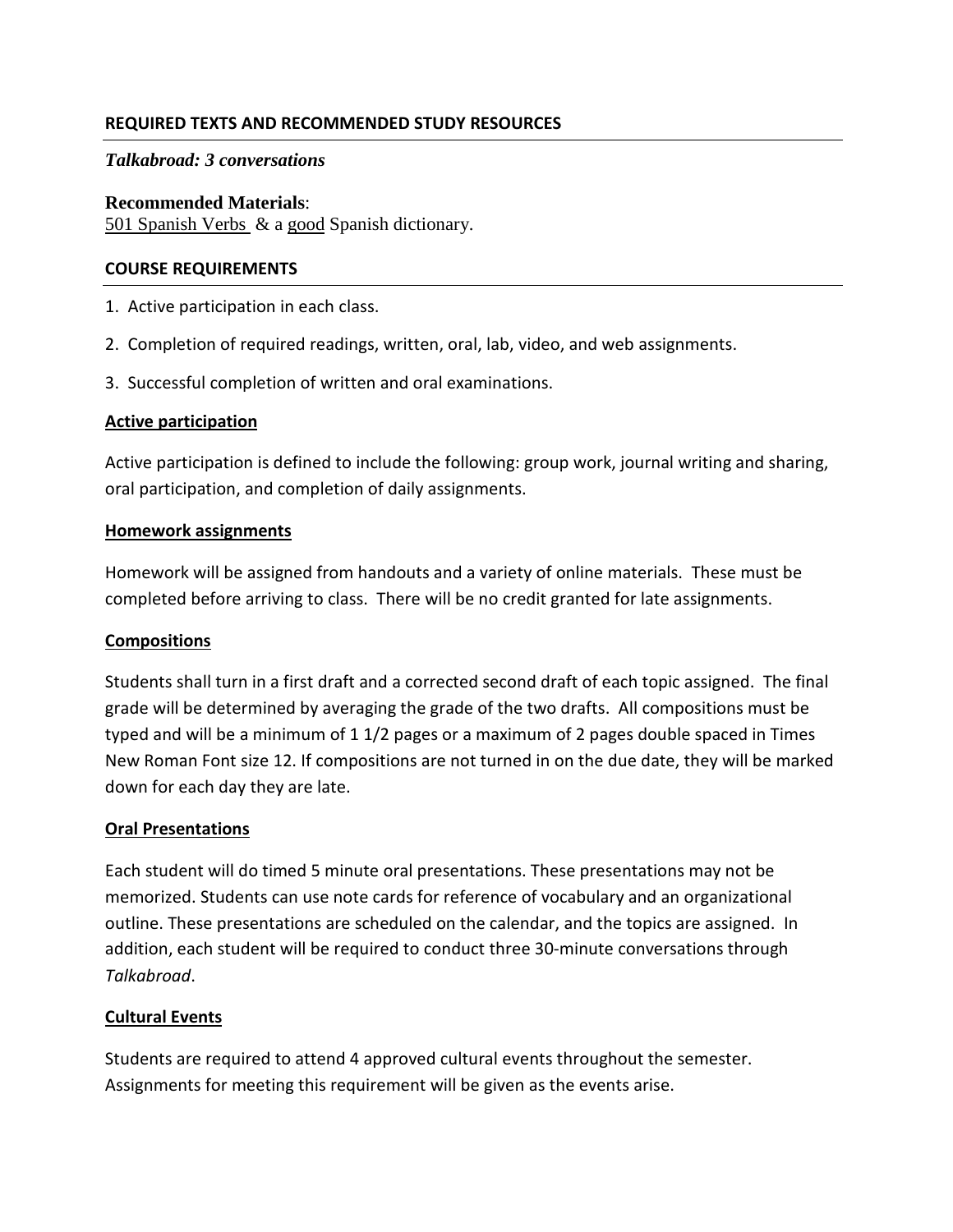## **Vocabulary Quizzes**

The Intermediate level requires vocabulary building and the ability of circumlocution. Increasing your vocabulary is extremely important and it will be emphasized in throughout the course. To this end, students will have regular vocabulary quizzes. Quiz format will be explained in class.

## **Exams**

There will be five exams throughout the semester. These exams will include grammar review as well as vocabulary. A thorough review of material included will be completed in class before each exam.

| <b>Tests</b>           | 1000 | $1860 = A$   | $1400 = C -$      |
|------------------------|------|--------------|-------------------|
| Final Exam             | 200  | $1800 = A$   | $1360 = D+$       |
| Orals/Talkabroad       | 250  | $1760 = B+$  | $1260 = D$        |
| Quizzes                | 200  | $1660 = B$   | $1200 = D -$      |
| <b>Hmwk</b>            | 150  | $1600 = B$   | 1199& Below = $F$ |
| <b>Cultural Events</b> | 100  | $1560 = C +$ |                   |
| Participation          | 100  | $1460 = C$   |                   |
| Total                  | 2000 |              |                   |
|                        |      |              |                   |
|                        |      |              |                   |
|                        |      |              |                   |

## **ASSESSMENT AND GRADING**

#### **FINAL EXAMINATION POLICY**

Successful completion of this class requires taking the final examination **on its scheduled day**. The final examination schedule is posted on the [Class Schedules](http://www.pointloma.edu/experience/academics/class-schedules) site. No requests for early examinations or alternative days will be approved.

## **PLNU COPYRIGHT POLICY**

Point Loma Nazarene University, as a non-profit educational institution, is entitled by law to use materials protected by the US Copyright Act for classroom education. Any use of those materials outside the class may violate the law.

## **PLNU ACADEMIC HONESTY POLICY**

Students should demonstrate academic honesty by doing original work and by giving appropriate credit to the ideas of others. Academic dishonesty is the act of presenting information, ideas, and/or concepts as one's own when in reality they are the results of another person's creativity and effort. A faculty member who believes a situation involving academic dishonesty has been detected may assign a failing grade for that assignment or examination, or, depending on the seriousness of the offense, for the course. Faculty should follow and students may appeal using the procedure in the university Catalog. See [Academic Policies](http://catalog.pointloma.edu/content.php?catoid=18&navoid=1278) for definitions of kinds of academic dishonesty and for further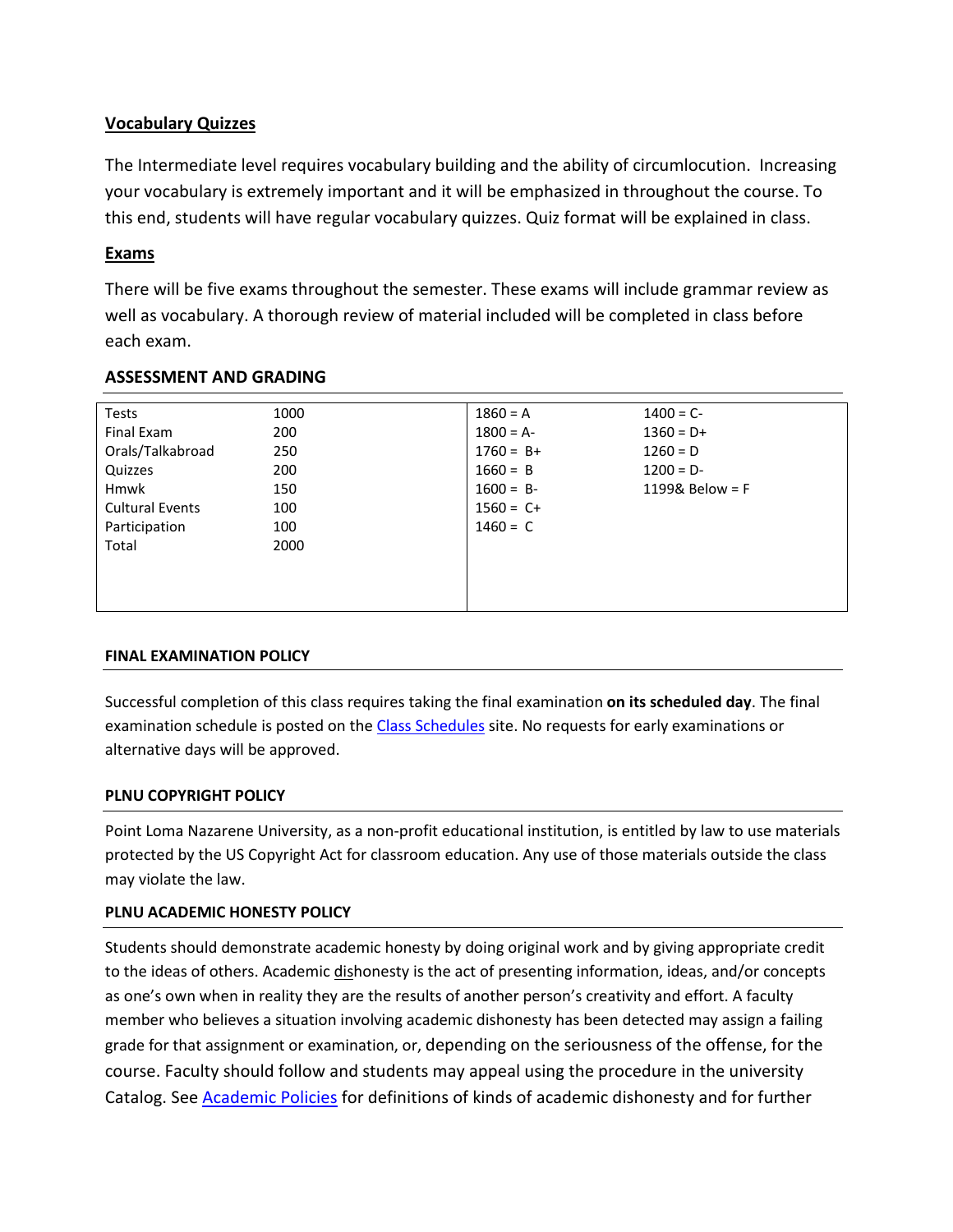policy information.

## **PLNU ACADEMIC ACCOMMODATIONS POLICY**

While all students are expected to meet the minimum standards for completion of this course as established by the instructor, students with disabilities may require academic adjustments, modifications or auxiliary aids/services. At Point Loma Nazarene University (PLNU), these students are requested to register with the Disability Resource Center (DRC), located in the Bond Academic Center. [\(DRC@pointloma.edu](mailto:DRC@pointloma.edu) or 619-849-2486). The DRC's policies and procedures for assisting such students in the development of an appropriate academic adjustment plan (AP) allows PLNU to comply with Section 504 of the Rehabilitation Act and the Americans with Disabilities Act. Section 504 (a) prohibits discrimination against students with special needs and guarantees all qualified students equal access to and benefits of PLNU programs and activities. After the student files the required documentation, the DRC, in conjunction with the student, will develop an AP to meet that student's specific learning needs. The DRC will thereafter email the student's AP to all faculty who teach courses in which the student is enrolled each semester. The AP must be implemented in all such courses.

If students do not wish to avail themselves of some or all of the elements of their AP in a particular course, it is the responsibility of those students to notify their professor in that course. PLNU highly recommends that DRC students speak with their professors during the first two weeks of each semester about the applicability of their AP in that particular course and/or if they do not desire to take advantage of some or all of the elements of their AP in that course.

## **PLNU ATTENDANCE AND PARTICIPATION POLICY**

Regular and punctual attendance at all classes is considered essential to optimum academic achievement. If the student is absent from more than 10 percent of class meetings, the faculty member can file a written report which may result in de-enrollment. If the absences exceed 20 percent, the student may be de-enrolled without notice until the university drop date or, after that date, receive the appropriate grade for their work and participation. Se[e Academic Policies](http://catalog.pointloma.edu/content.php?catoid=18&navoid=1278) in the Undergraduate Academic Catalog. Students will be allowed two excused absence, thereafter students will be docked 1% of the total grade per absence except when absences are necessitated by certain university sponsored activities and approved in writing by the Provost of the university. A student who misses 20% or more of the total classes does not meet the course requirements and will be dropped from the course or receive an **F** as a final grade in the course.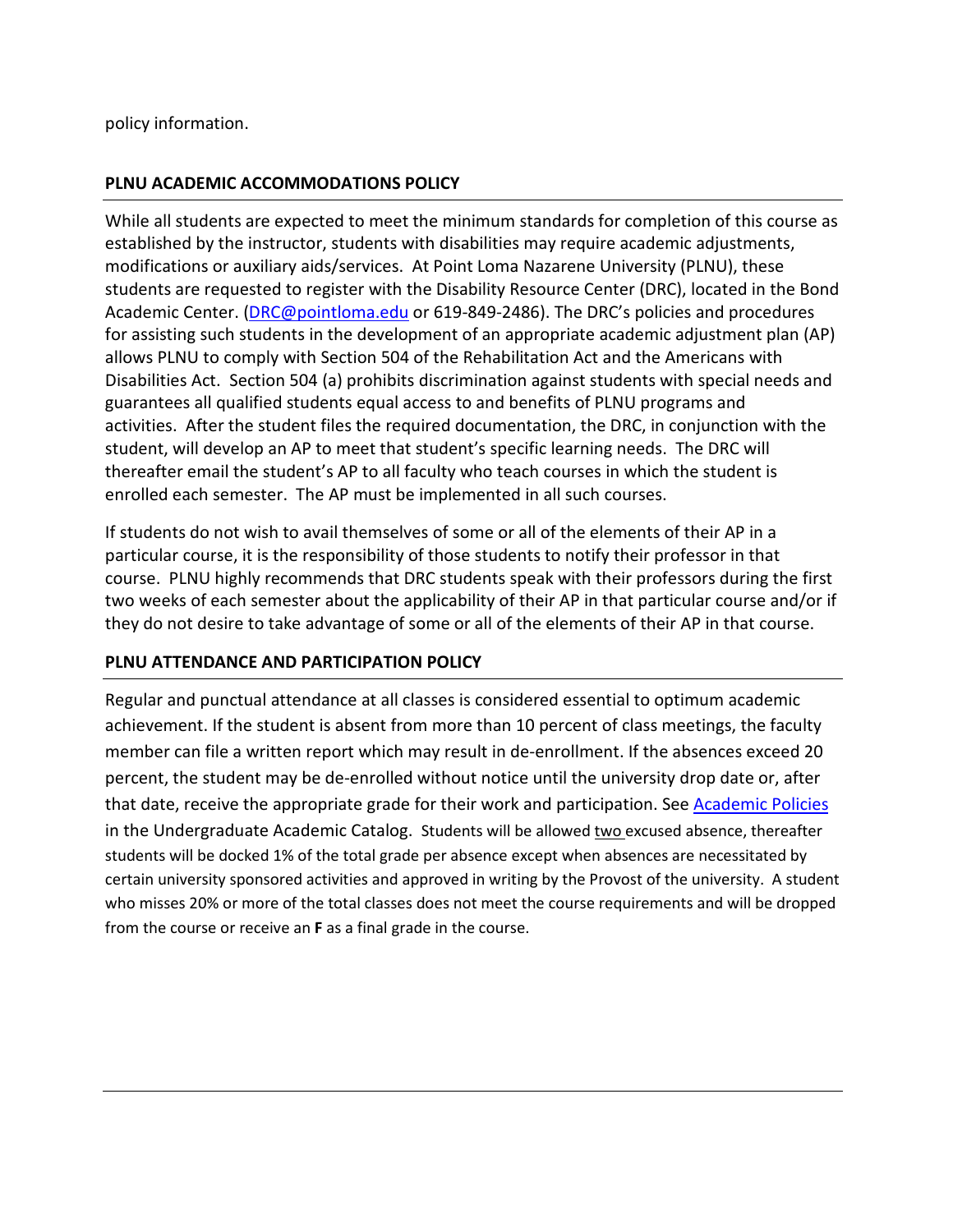## **COURSE SCHEDULE AND ASSIGNMENTS**

agosto

- 28 Introducción
- 29 Lec. 1
- 31 Lec.1

#### septiembre

| 3              | ¡No hay clases!                 |
|----------------|---------------------------------|
| 5              | Prueba de Voc                   |
| $\overline{7}$ | Presentación oral de 5 minutos  |
|                |                                 |
| 10             | Lección 1                       |
| 12             | Lección 1:                      |
| 14             | Lección 1:                      |
| 17             | Lección 1:                      |
| 19             | Examen 1                        |
| 21             | Presentación Oral de 5 minutos: |
| 24             | Lección 2: Prueba de Voc.       |
|                | Composición 1:                  |
| 26             | Lección 2:                      |
| 28             | Lección 2:                      |

octubre

1 Lección 2: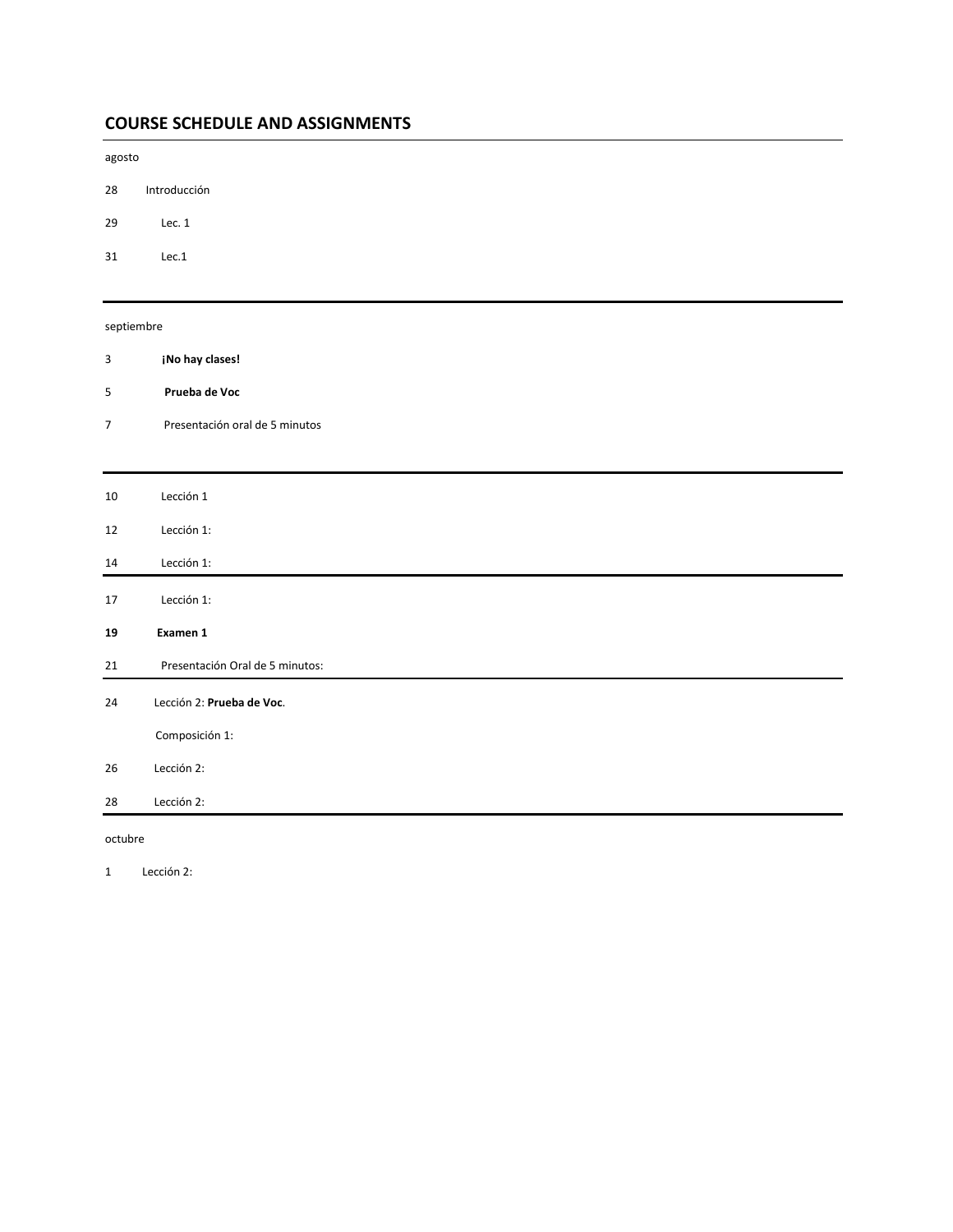#### 3 Lección 2:

5 Presentación oral de 5 minutos:

#### 8 **Examen 2**

- 10 Lección 3
- 12 Lección 3: **Prueba de Voc**.

| 15             | Lección 3:                             |  |  |  |  |
|----------------|----------------------------------------|--|--|--|--|
| 16             | Lección 3:                             |  |  |  |  |
| 18             | ¡No hay clase!                         |  |  |  |  |
| 22             | Lección 3:                             |  |  |  |  |
| 24             | Lección 3:                             |  |  |  |  |
| 26             | Lección 3:                             |  |  |  |  |
| 29             | Examen 3                               |  |  |  |  |
| 31             | Presentación Oral de 5 minutos:        |  |  |  |  |
|                | noviembre                              |  |  |  |  |
| $\overline{c}$ | Orales                                 |  |  |  |  |
| $\overline{5}$ | Lección 4:. Prueba de Voc.             |  |  |  |  |
| $\overline{7}$ | Lección 4:                             |  |  |  |  |
| 9              | Lección 4:                             |  |  |  |  |
|                | Composición 2: "El día en que yo nací" |  |  |  |  |
| 12             | Lección 4:                             |  |  |  |  |
| 14             | Lección 4:                             |  |  |  |  |
| 16             | Presentación Oral de 5 minutos:        |  |  |  |  |
| 19             | Examen 4                               |  |  |  |  |
| $22 - 25$      | Días Feriados                          |  |  |  |  |
|                |                                        |  |  |  |  |
| 26             | Lección 5: Prueba de Voc.              |  |  |  |  |
| 28             | Lección 5:                             |  |  |  |  |
| diciembre      |                                        |  |  |  |  |
| $30\,$         | Lección 5:                             |  |  |  |  |
| $\mathbf{3}$   | Lección 5:                             |  |  |  |  |
| $\sf 5$        | Examen 5                               |  |  |  |  |
| $\overline{7}$ | Repaso                                 |  |  |  |  |
|                |                                        |  |  |  |  |